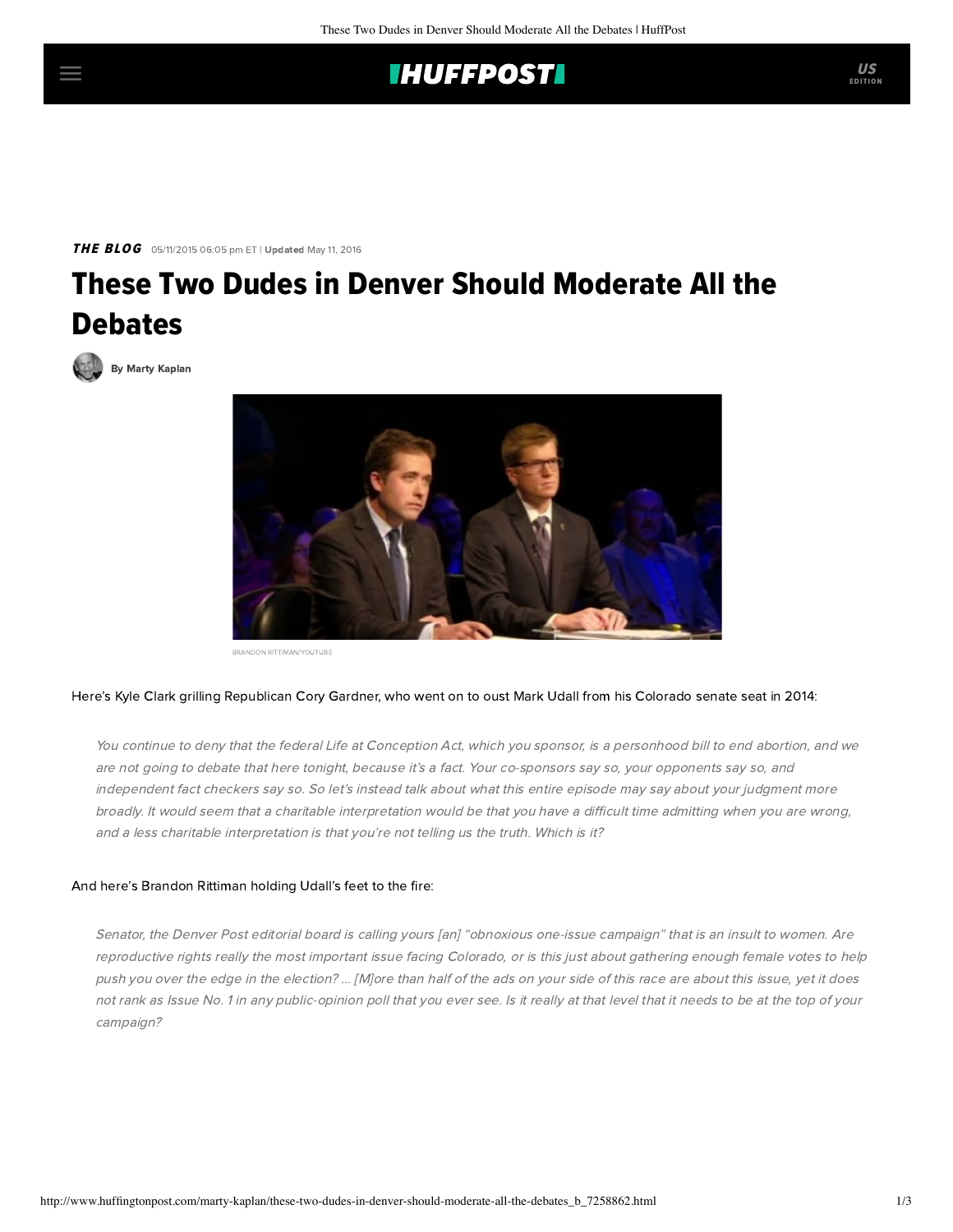Rittiman and Clark are political reporters at KUSA-TV, the NBC affiliate in Denver. Their station says it has "adopted a 'pro-fact' philosophy ... which requires tenacity in a world full of tailored-to-fit narratives cooked up by political operatives." I'd love to see Rittiman and Clark go all pro-fact on Scott Walker, Marco Rubio and Jeb Bush, and on Hilary Clinton too, the way they did with Gardner and Udall. I'd love to see Rittiman fact-check presidential campaign ads as mercilessly as he has for state races in Colorado. That these two guys in local TV news are getting the airtime and resources they have is an industry exception that ought to be the rule.

Do you watch local TV news? Do you know many people who do? I don't. Most people I know have written off local news as all crime, all the time, plus vapid chatter about weather, sports and accidents. I don't think that's wildly unfair. In Los Angeles, if I want hard news, the last place I'd think to look for it would be a TV set tuned to local news.

But that just proves what a freaking bubble I live in.

In fact, local TV news is the number-one source of news for most Americans. Not broadcast network news. Not cable news. Not comedy news. Not radio. Not social media. Not (sigh) newspapers. The news no one watches is the most watched news in America.

That's why the quality of local TV news matters. If that's where most people go for information, it makes a big difference when a KUSA has a Rittiman and a Clark. But that difference doesn't happen by accident.

It's cheaper to hire general-assignment reporters to cover an ugliest-dog contest on one day and a visiting candidate on the next than it is to make politics a beat and hire the reporters, producers, researchers and Web team needed to cover it. It takes guts for station managers and news directors to prioritize politics and not buy into dire warnings from industry consultants that politics is ratings poison. It takes storytelling skill to turn complex issues into compelling viewing. It takes courage to risk blowback from partisans and interest groups.

Those qualities are uncommon, but they're not extinct, and they deserve acclaim. They're getting it Friday at the National Press Club in Washington, D.C., as Rittiman, Clark and KUSA receive Walter Cronkite Awards for Excellence in TV Political Journalism. Since they began, those awards have been administered by the Norman Lear Center, which I direct, at the USC Annenberg School for Communication and Journalism.

Cronkite Awards also go this year to Mike Lowe at WITI-TV in Milwaukee; stations KXAN-TV in Austin, KPBS-TV in San Diego and WDSU-TV in New Orleans; and the Hearst Television station group, which includes WDSU. You can see the work they won for, as well as two documentaries being honored for investigative journalism — from Dina Gusovsky at CNBC.com, and María Elena Salinas